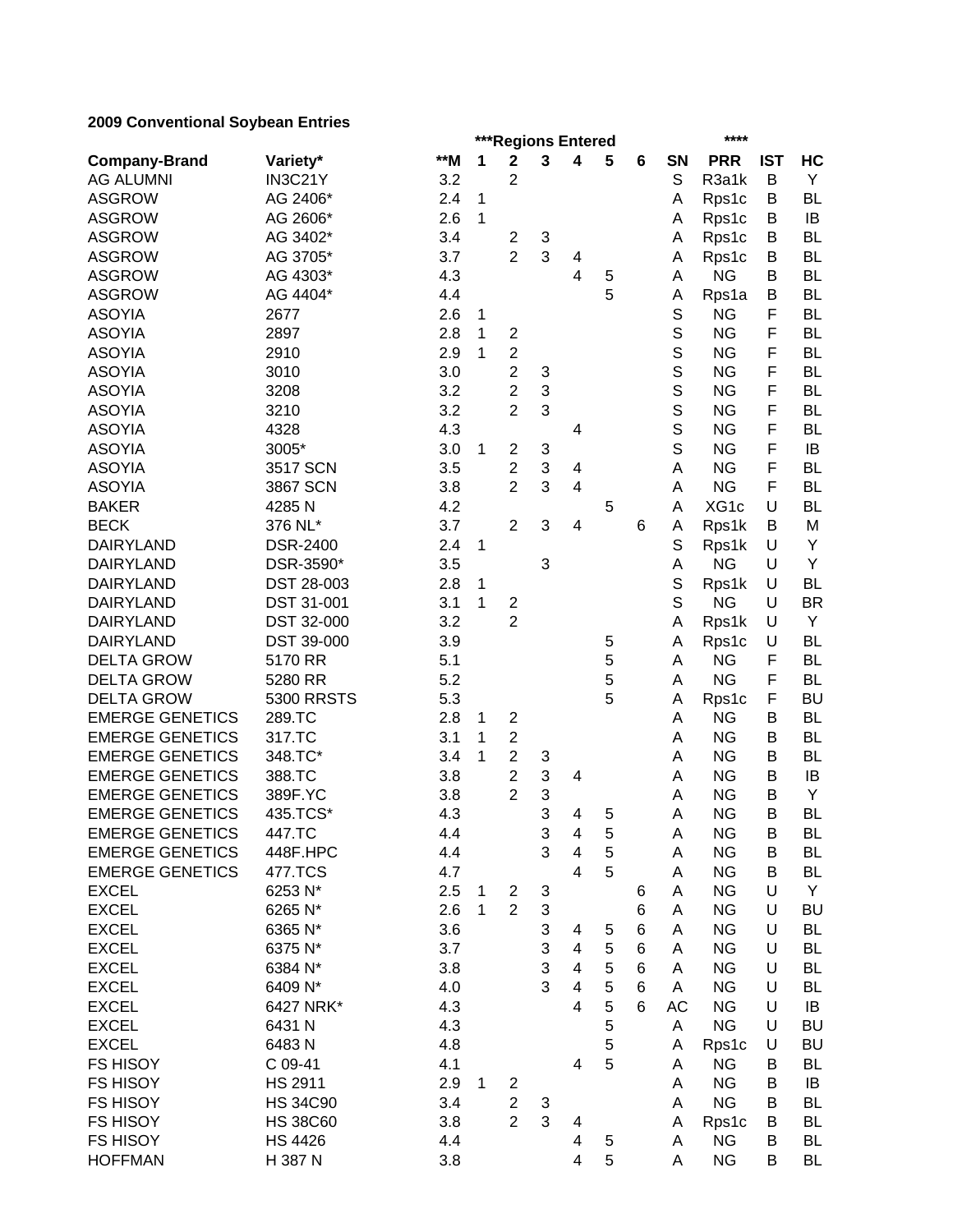|                         |                         |       |              |                |                | ***Regions Entered      |   |   | ****      |                          |            |           |  |
|-------------------------|-------------------------|-------|--------------|----------------|----------------|-------------------------|---|---|-----------|--------------------------|------------|-----------|--|
| <b>Company-Brand</b>    | Variety*                | $**M$ | 1            | $\mathbf{2}$   | 3              | 4                       | 5 | 6 | <b>SN</b> | <b>PRR</b>               | <b>IST</b> | HC        |  |
| <b>HOFFMAN</b>          | H 391 N                 | 3.9   |              |                |                | 4                       | 5 |   | Α         | <b>NG</b>                | В          | <b>BL</b> |  |
| <b>HOFFMAN</b>          | H 419 N                 | 4.1   |              |                |                | 4                       | 5 |   | A         | <b>NG</b>                | B          | <b>BL</b> |  |
| <b>HOFFMAN</b>          | <b>H445 STS</b>         | 4.4   |              |                |                | 4                       | 5 |   | Α         | Rps1k                    | B          | <b>BL</b> |  |
| <b>HORIZON</b>          | 32-21 L                 | 3.2   |              |                | 3              |                         |   |   | S         | Rps1k                    | F          | <b>BU</b> |  |
| <b>HORIZON</b>          | 36-66L                  | 3.6   |              |                | 3              |                         |   |   | S         | Rps1c                    | F          | <b>BL</b> |  |
| <b>HORIZON</b>          | 38N34L                  | 3.8   |              |                | 3              |                         |   |   | Α         | <b>NG</b>                | F          | <b>BL</b> |  |
| <b>HORIZON</b>          | H 282                   | 2.8   | 1            | $\overline{2}$ | 3              |                         |   |   | S         | Rps1c                    | F          | IB        |  |
| <b>HORIZON</b>          | H 292*                  | 2.9   | 1            | $\overline{2}$ | 3              |                         |   |   | S         | <b>NG</b>                | F          | <b>BL</b> |  |
| <b>HORIZON</b>          | H 331 N                 | 3.3   | 1            | $\overline{2}$ | 3              |                         |   | 6 | A         | <b>NG</b>                | F          | <b>BL</b> |  |
| <b>HORIZON</b>          | H 349 N                 | 3.4   | 1            | $\overline{2}$ | 3              |                         |   | 6 | A         | <b>NG</b>                | F          | <b>BL</b> |  |
| <b>HORIZON</b>          | H 361 N*                | 3.6   | 1            | $\overline{2}$ | 3              | 4                       |   | 6 | Α         | <b>NG</b>                | F          | <b>BR</b> |  |
| <b>HORIZON</b>          | H 381 N*                | 3.8   |              | $\overline{2}$ | 3              | 4                       | 5 | 6 | А         | Rps1c                    | F          | <b>BL</b> |  |
| <b>HORIZON</b>          | H 420 N                 | 4.2   |              |                | 3              | 4                       | 5 |   | Α         | <b>NG</b>                | F          | <b>BL</b> |  |
| <b>JD INTERNATIONAL</b> | JD 157                  | 2.5   | 1            |                |                |                         |   |   | ?         | $\overline{\phantom{a}}$ | U          | Y         |  |
| <b>KITCHEN</b>          | KSC 3340 C*             | 3.4   |              |                | 3              | 4                       |   |   | A         | <b>NG</b>                | F          | <b>BL</b> |  |
| <b>KITCHEN</b>          | KSC 3390 C*             | 3.9   |              |                | 3              | 4                       |   |   | Α         | Rps1c                    | F          | <b>BL</b> |  |
| <b>MERSCHMAN</b>        | APACHE 1024RR2Y         | 2.4   | 1            |                |                |                         |   |   | Α         | Rps1c                    | A          | IB        |  |
| <b>MERSCHMAN</b>        | ARTHUR 1030RR2Y         | 3.0   |              | $\overline{2}$ | 3              |                         |   |   | Α         | Rps1c                    | A          | IB        |  |
| <b>MERSCHMAN</b>        | ATLANTA 1047RR2Y        | 4.7   |              |                |                | 4                       | 5 |   | S         | Rps1c                    | A          | <b>BL</b> |  |
| <b>MERSCHMAN</b>        | <b>AUSTIN 943LL</b>     | 4.3   |              |                |                | 4                       | 5 |   | A         | Rps1c                    | В          | <b>BL</b> |  |
| <b>MERSCHMAN</b>        | BOSTON 1046RR2Y         | 4.6   |              |                |                | 4                       | 5 |   | S         | Rps1c                    | A          | <b>BL</b> |  |
| <b>MERSCHMAN</b>        | CHEROKEE 1029RR2Y       | 2.9   | 1            | $\overline{2}$ | 3              |                         |   |   | A         | Rps1c                    | A          | IB        |  |
| <b>MERSCHMAN</b>        | <b>COMANCHE 1024LL</b>  | 2.4   | 1            |                |                |                         |   |   | S         | Rps1k                    | В          | <b>BL</b> |  |
| <b>MERSCHMAN</b>        | DENVER 1043RR           | 4.3   |              |                |                | $\overline{\mathbf{4}}$ | 5 |   | Α         | <b>NG</b>                | B          | <b>BL</b> |  |
| <b>MERSCHMAN</b>        | EISENHOWER 1039LL       | 3.9   |              | $\overline{2}$ | 3              |                         |   |   | Α         | <b>NG</b>                | B          | <b>BL</b> |  |
| <b>MERSCHMAN</b>        | FILLMORE 1032RR2Y       | 3.2   |              | $\overline{2}$ | 3              |                         |   |   | Α         | Rps1c                    | A          | IB        |  |
| <b>MERSCHMAN</b>        | GARFIELD 933LL          | 3.3   |              | $\overline{2}$ | 3              |                         |   |   | A         | Rps1k                    | В          | <b>BU</b> |  |
| <b>MERSCHMAN</b>        | HOOVER 1031RR2Y         | 3.1   |              | $\overline{2}$ | 3              |                         |   |   | A         | Rps1c                    | A          | IB        |  |
| <b>MERSCHMAN</b>        | <b>HOUSTON 747RR</b>    | 4.7   |              |                |                | 4                       | 5 |   | A         | <b>NG</b>                | B          | <b>BL</b> |  |
| <b>MERSCHMAN</b>        | JACKSON 934RR2Y         | 3.4   |              | $\overline{c}$ | 3              |                         |   |   | Α         | Rps1c                    | A          | IB        |  |
| <b>MERSCHMAN</b>        | JEFFERSON 1030RR2\      | 3.0   |              | $\overline{2}$ | 3              |                         |   |   | Α         | Rps1c                    | A          | IB        |  |
| <b>MERSCHMAN</b>        | KENNEDY 1036RR2Y        | 3.6   |              | $\overline{2}$ | 3              |                         |   |   | A         | <b>NG</b>                | Α          | M         |  |
| <b>MERSCHMAN</b>        | MADISON 1039LL          | 3.9   |              | $\overline{2}$ | 3              |                         |   |   | A         | <b>NG</b>                | B          | <b>BL</b> |  |
| <b>MERSCHMAN</b>        | MARS 819RR              | 1.9   | 1            |                |                |                         |   |   | Α         | Rps1k                    | в          | M         |  |
| <b>MERSCHMAN</b>        | MCKINLEY 1033LL         | 3.3   |              | $\overline{2}$ | 3              |                         |   |   | A         | Rps1k                    | Β          | BU        |  |
| <b>MERSCHMAN</b>        | MEMPHIS 943RR           | 4.3   |              |                |                | 4                       | 5 |   | A         | <b>NG</b>                | В          | BL        |  |
| <b>MERSCHMAN</b>        | MIAMI 949LL             | 4.9   |              |                |                | 4                       | 5 |   | A         | Rps1k                    | В          | IB        |  |
| <b>MERSCHMAN</b>        | MOHAVE 1029LL           | 2.9   | 1            | $\overline{2}$ | 3              |                         |   |   | Α         | Rps1k                    | В          | BR        |  |
| <b>MERSCHMAN</b>        | MOHEGAN 1022RR2Y        | 2.2   | 1            |                |                |                         |   |   | A         | Rps1c                    | A          | IB        |  |
| <b>MERSCHMAN</b>        | MONROE 1032RR2Y         | 3.2   |              | $\overline{2}$ | $\mathfrak{B}$ |                         |   |   | A         | Rps1c                    | A          | IB        |  |
| <b>MERSCHMAN</b>        | NASHVILLE 749RR         | 4.9   |              |                |                | 4                       | 5 |   | A         | Rps1a                    | В          | BL        |  |
| <b>MERSCHMAN</b>        | NAVAHO 720RR            | 2.0   | 1            |                |                |                         |   |   | A         | Rps1c                    | B          | BL        |  |
| <b>MERSCHMAN</b>        | NORFOLK 741RR           | 4.1   |              |                | 3              | $\overline{4}$          | 5 |   | Α         | <b>NG</b>                | В          | BL        |  |
| <b>MERSCHMAN</b>        | OLYMPUS 1051LL          | 5.1   |              |                |                |                         | 5 |   | A         | <b>NG</b>                | В          | <b>BL</b> |  |
| <b>MERSCHMAN</b>        | ORLANDO 1048LL          | 4.8   |              |                |                | 4                       | 5 |   | A         | <b>NG</b>                | B          | BL        |  |
| <b>MERSCHMAN</b>        | ROOSEVELT 1037RR2'      | 3.7   |              | $\overline{2}$ | 3              |                         |   |   | Α         | <b>NG</b>                | A          | <b>BR</b> |  |
| <b>MERSCHMAN</b>        | <b>RUSHMORE 959RR</b>   | 5.9   |              |                |                |                         | 5 |   | A         | <b>NG</b>                | B          | IB        |  |
| <b>MERSCHMAN</b>        | SHAWNEE 928RR           | 2.8   | 1            | 2              | 3              |                         |   |   | Α         | Rps1c                    | B          | IB        |  |
| <b>MERSCHMAN</b>        | SIOUX 927LL             | 2.7   | $\mathbf{1}$ | $\overline{2}$ | $\sqrt{3}$     |                         |   |   | A         | Rps1k                    | в          | IB        |  |
| <b>MERSCHMAN</b>        | <b>TAFT 1030RR2Y</b>    | 3.0   |              | $\overline{2}$ | 3              |                         |   |   | A         | Rps1c                    | A          | IB        |  |
| <b>MERSCHMAN</b>        | TRUMAN 938LL            | 3.8   |              | $\overline{2}$ | 3              |                         |   |   | A         | Rps1c                    | В          | M         |  |
| <b>MERSCHMAN</b>        | <b>WASHINGTON 938RR</b> | 3.8   |              | $\overline{2}$ | $\sqrt{3}$     |                         |   |   | Α         | Rps1k                    | В          | BL        |  |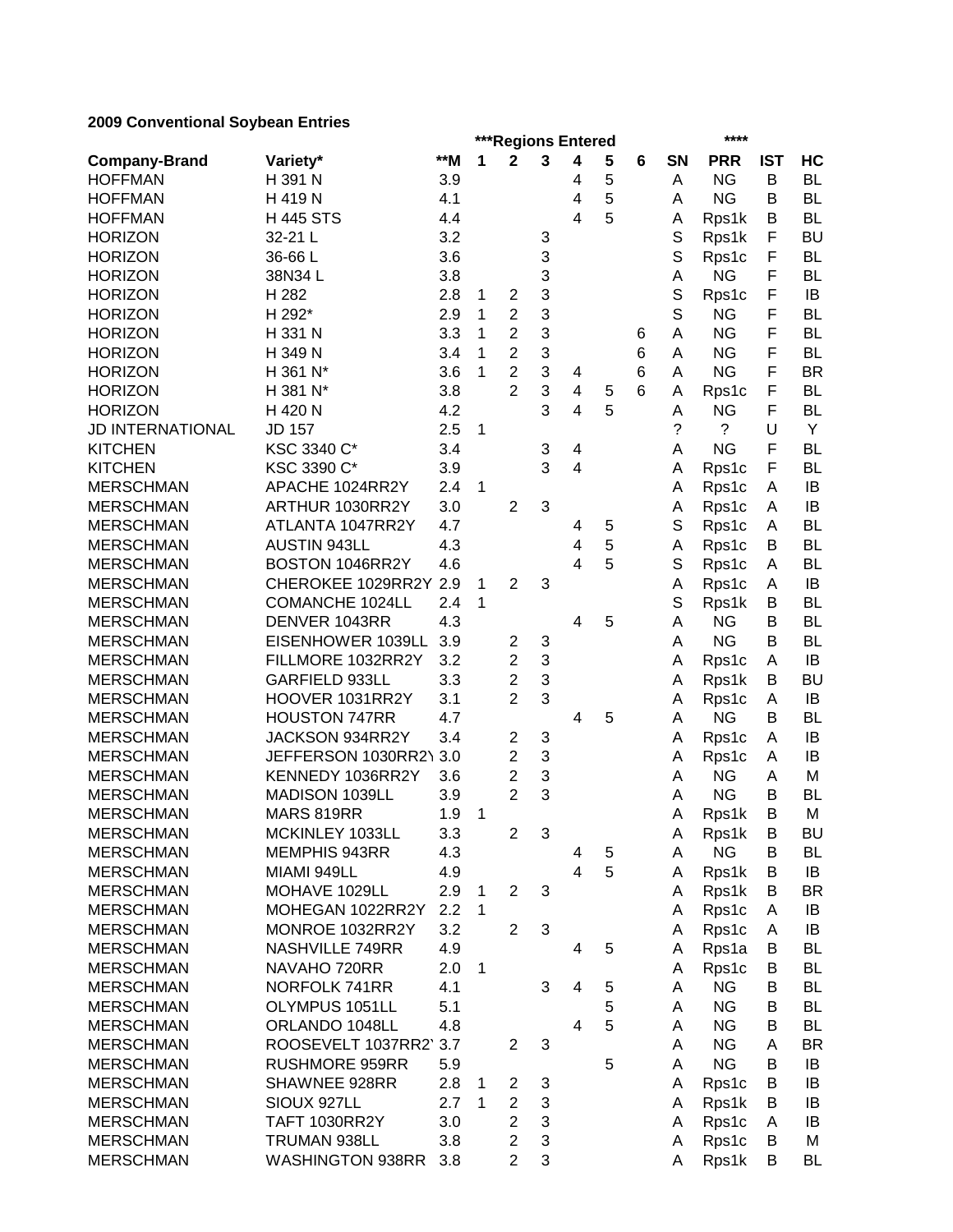|                              |                    |       |              | ***Regions Entered      |   |                         |   |   |             | ****               |            |           |
|------------------------------|--------------------|-------|--------------|-------------------------|---|-------------------------|---|---|-------------|--------------------|------------|-----------|
| <b>Company-Brand</b>         | Variety*           | $*$ M | 1            | $\mathbf 2$             | 3 | 4                       | 5 | 6 | <b>SN</b>   | <b>PRR</b>         | <b>IST</b> | HC        |
| <b>MERSCHMAN</b>             | WILSON 1037LL      | 3.7   |              | $\overline{2}$          | 3 |                         |   |   | A           | <b>NG</b>          | B          | <b>BU</b> |
| <b>NUTECH</b>                | 239                | 2.3   | 1            |                         |   |                         |   |   | S           | ?                  | В          | <b>BL</b> |
| <b>NUTECH</b>                | 315                | 3.1   |              |                         | 3 |                         |   |   | S           | ?                  | B          | <b>BL</b> |
| <b>NUTECH</b>                | 319                | 3.1   |              | $\overline{c}$          | 3 |                         |   |   | S           | ?                  | В          | <b>BL</b> |
| <b>NUTECH</b>                | 2299L              | 2.9   |              | $\overline{2}$          |   |                         |   |   | S           | $\overline{\cdot}$ | B          | <b>BR</b> |
| <b>NUTECH</b>                | 236 CN             | 2.3   | $\mathbf{1}$ |                         |   |                         |   |   | B           | $\overline{\cdot}$ | В          | <b>BL</b> |
| <b>NUTECH</b>                | 259 CN             | 2.5   |              | $\overline{c}$          |   |                         |   |   | B           | $\overline{\cdot}$ | B          | <b>BL</b> |
| <b>NUTECH</b>                | 289 CN             | 2.8   |              | $\overline{2}$          | 3 |                         |   |   | A           | $\ddot{\text{ }2}$ | B          | <b>BL</b> |
| <b>NUTECH</b>                | 309 CN             | 3.0   |              |                         | 3 |                         |   |   | A           | $\overline{\cdot}$ | В          | <b>BL</b> |
| <b>NUTECH</b>                | 3229L              | 2.2   | 1            |                         |   |                         |   |   | A           | $\tilde{?}$        | В          | <b>BR</b> |
| <b>NUTECH</b>                | 3248L              | 2.4   | $\mathbf{1}$ |                         |   |                         |   |   | A           | $\tilde{?}$        | B          | <b>BL</b> |
| <b>NUTECH</b>                | 3328L              | 3.2   |              | $\overline{2}$          |   |                         |   |   | Α           | ?                  | B          | <b>BU</b> |
| <b>NUTECH</b>                | 3378L              | 3.7   |              |                         | 3 |                         |   |   | Α           | ?                  | В          | <b>BL</b> |
| <b>NUTECH</b>                | 3399L              | 3.9   |              |                         | 3 |                         |   |   | Α           | ?                  | B          | <b>BL</b> |
| <b>NUTECH</b>                | 397 CN*            | 3.9   |              |                         | 3 | 4                       |   |   | A           | <b>NG</b>          | B          | <b>BL</b> |
| <b>PIONEER</b>               | 92M72*             | 2.7   | $\mathbf 1$  | 2                       |   |                         |   |   | $\mathbb S$ | Rps1k              | B          | <b>BL</b> |
| <b>PIONEER</b>               | 93M14*             | 3.1   | 1            | $\overline{2}$          | 3 |                         |   |   | A           | Rps1c              | В          | <b>BR</b> |
| <b>PIONEER</b>               | 93M52*             | 3.5   |              | $\overline{2}$          | 3 |                         |   |   | Α           | Rps1c              | В          | <b>BL</b> |
| <b>PIONEER</b>               | 93M62*             | 3.6   |              | $\overline{2}$          | 3 | 4                       |   |   | A           | Rps1k              | B          | <b>BR</b> |
| PRAIRIE HYBRIDS              | IP 2200            | 2.2   |              | $\overline{2}$          | 3 |                         |   |   | Α           | <b>NG</b>          | В          | <b>BL</b> |
| <b>PRAIRIE HYBRIDS</b>       | IP 2666            | 2.6   |              | $\overline{c}$          | 3 |                         |   |   | A           | Rps1a              | B          | <b>BL</b> |
| <b>PRAIRIE HYBRIDS</b>       | IP 2902            | 3.0   |              | $\overline{c}$          | 3 |                         |   |   | Α           | <b>NG</b>          | B          | Y         |
| PRAIRIE HYBRIDS              | IP 2991            | 2.9   |              | $\overline{2}$          | 3 |                         |   |   | A           | Rps1a              | В          | <b>BL</b> |
| <b>PUBLIC</b>                | DWIGHT*            | 2.9   | 1            | $\overline{2}$          | 3 |                         |   | 6 | A           | <b>NG</b>          | U          | <b>BL</b> |
| <b>PUBLIC</b>                | JACK*              | 2.9   | $\mathbf{1}$ | $\overline{2}$          | 3 |                         |   | 6 | A           | <b>NG</b>          | U          | Y         |
| <b>PUBLIC</b>                | MAVERICK*          | 3.8   |              | $\overline{c}$          | 3 | 4                       | 5 | 6 | A           | Rps1k              | U          | <b>BU</b> |
| <b>PUBLIC</b>                | WILLIAMS 82*       | 3.8   |              | $\overline{2}$          | 3 | $\overline{\mathbf{4}}$ | 5 | 6 | S           | R?                 | U          | IB        |
| SOUTHERN CROSS               | <b>BENJAMIN N*</b> | 4.3   |              |                         |   | $\overline{\mathbf{4}}$ | 5 |   | Α           | Rps1c              | U          | <b>BL</b> |
| SOUTHERN CROSS               | <b>ENOS NLL</b>    | 4.3   |              |                         |   | 4                       | 5 |   | Α           | Rps1c              | В          | <b>BL</b> |
| SOUTHERN STATES              | RT 5160 N          | 5.1   |              |                         |   |                         | 5 |   | Α           | Rps1c              | В          | <b>BU</b> |
| <b>STINE</b>                 | 3300-2*            | 3.3   |              |                         | 3 |                         |   |   | Α           | <b>NG</b>          | U          | <b>BL</b> |
| <b>STINE</b>                 | 3308-2*            | 3.5   |              |                         | 3 |                         |   |   | Α           | Rps1c              | U          | <b>BU</b> |
| <b>STINE</b>                 | 4100-2*            | 3.9   |              |                         |   | 4                       |   |   | Α           | Rps1c              | U          | BL        |
| <b>UNISOUTH GENETICS</b>     | USG 440nSTS        | 4.4   |              |                         |   |                         | 5 |   | $\mathbb S$ | <b>NG</b>          | В          | <b>BL</b> |
| UNISOUTH GENETICS USG 5002 T |                    | 5.6   |              |                         |   |                         | 5 |   | $\mathbb S$ | NG                 | B          | IB        |
| UNISOUTH GENETICS USG 5601 T |                    | 5.6   |              |                         |   |                         | 5 |   | S           | <b>NG</b>          | В          | BU        |
| <b>WILKEN</b>                | W 2661 N           | 2.6   |              | $\overline{\mathbf{c}}$ |   |                         |   |   | Α           | Rps1k              | Β          | BL        |
| <b>WILKEN</b>                | <b>W 2672 NSTS</b> | 2.7   |              | $\overline{\mathbf{c}}$ |   |                         |   |   | Α           | Rps1k              | В          | BL        |
| <b>WILKEN</b>                | W 2694 N           | 2.9   |              | $\overline{c}$          |   |                         |   |   | Α           | Rps1k              | U          | IB        |
| <b>WILKEN</b>                | W 3316 N           | 3.1   |              | $\overline{c}$          |   |                         |   |   | Α           | Rps1c              | B          | Y         |
| <b>WILKEN</b>                | W 3318 N           | 3.1   |              | $\overline{c}$          |   |                         |   |   | Α           | Rps1c              | В          | BU        |
| <b>WILKEN</b>                | W 3335 N           | 3.3   |              | $\overline{2}$          |   |                         |   |   | A           | R?                 | B          | BL        |
| <b>WILKEN</b>                | W 3494 N           | 3.9   |              |                         | 3 |                         |   |   | Α           | <b>NG</b>          | в          | BR        |
| <b>WILLCROSS</b>             | 9354               | 3.5   |              |                         | 3 |                         |   |   | $\mathbb S$ | Rps1a              | В          | M         |
| <b>WILLCROSS</b>             | 9379N              | 3.8   |              |                         | 3 |                         |   |   | Α           | Rps1a              | В          | BL        |

\* Producer Nominated Variety

\*\* Maturity Group

\*\*\*1 = Region 1: Erie, Mt. Morris & DeKalb

2 = Region 2: Monmouth, Goodfield & Dwight

3 = Region 3: Perry, New Berlin & Urbana

4 = Region 4: Belleville & St. Peter